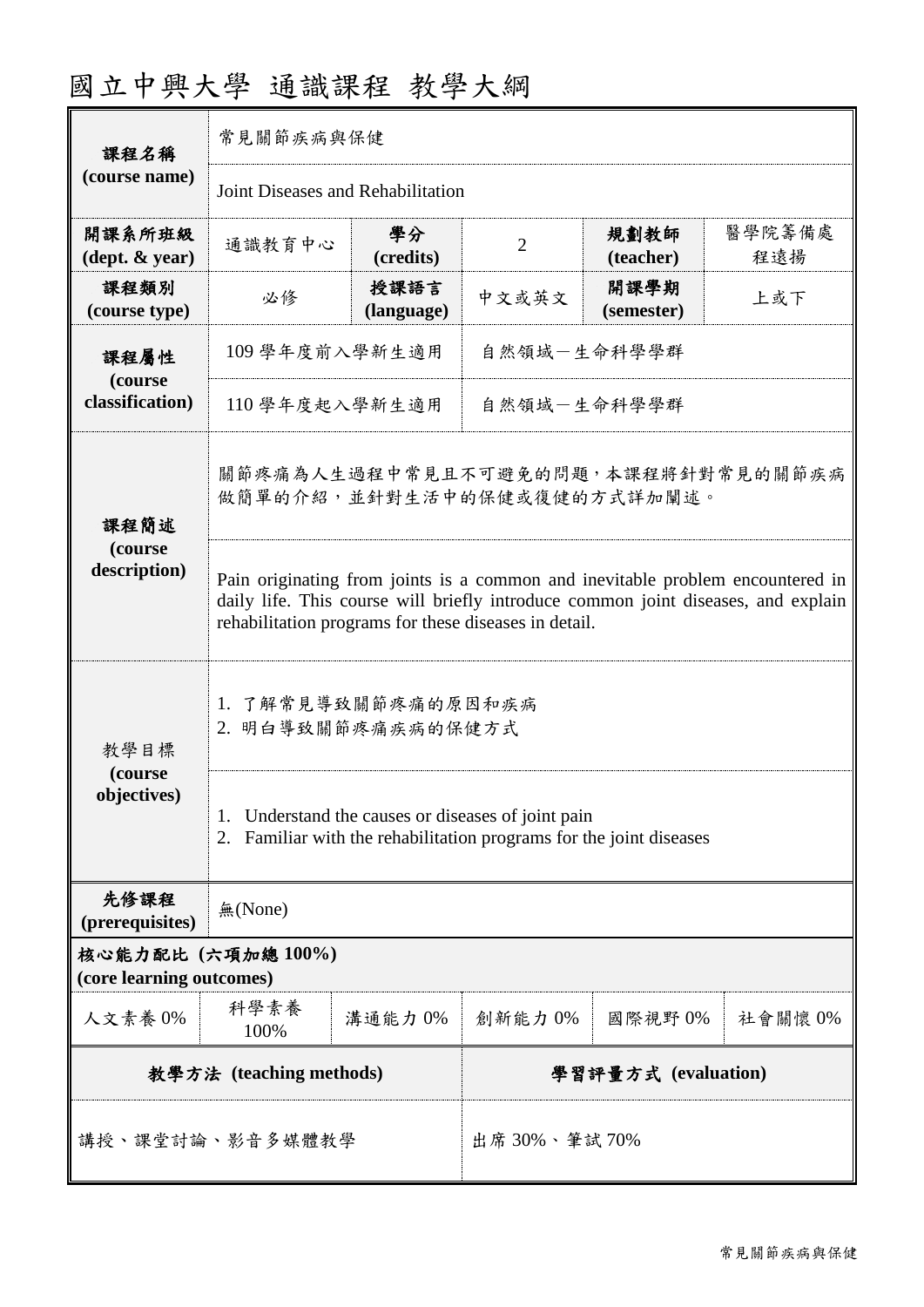## 授課內容(單元名稱與內容、習作 **/** 考試進度、備註) **(course content and homework / tests schedule)**

1. 上肢關節疼痛常見原因與疾病介紹 2. 上肢關節的保健 3. 下肢關節疼痛常見原因與疾病介紹 4. 下肢關節的保健 5. 頸椎及顳顎關節疼痛常見原因與疾病介紹 6. 頸椎及顳顎關節的保健 7. 腰椎及薦髂關節疼痛常見原因與疾病介紹 8. 腰椎及薦髂關節的保健 9. 期中考 10. 有痛風能不能吃火鍋嗎? 11. 不好好刷牙還會罹患類風濕嗎? 12. 免疫系統不好容易關節酸痛嗎? 13. 少年郎為何下背痛 14. 身上乾癬居然與關節炎有關 15. 關節酸痛如何吃得更健康? 16. 不是公主病的纖維肌痛症 17. 關節毛病會遺傳嗎? 18. 期末考

## 教科書與參考書目(書名、作者、書局、代理商、說明)

**(textbook & other references)**

教師自製講義

## 課程教材(教師個人網址請列在本校內之網址)

**(teaching aids & teacher's website)**

上課講義檔案將上傳於教師個人校內網址

#### 課程輔導時間

**(office hours)**

另行公告

※本課程如符合下列主題項目,請勾選(可複選,無則免填):

| 學<br>、戀<br>臺<br>ᅮ           | 命ノ<br>⇔<br>イヘル        | 丛<br>$\sqrt{ }$<br>心生<br>YЛ | 奈<br>∓甲<br>情緒<br>七土<br>ь |
|-----------------------------|-----------------------|-----------------------------|--------------------------|
| 權<br>∼<br>智<br>慧<br>産<br>94 | دمير<br>貣<br>「訊」<br>↗ | 健康                          | 展<br>永續<br>發             |

#### ※本課程如符合下列 **17** 項聯合國永續發展目標,請勾選(可複選,無則免填):

| $ \Box$ 1. 消除貧窮      | □ 10. 減少國內及國家間不平等  |
|----------------------|--------------------|
| $\Box$ 2. 終止飢餓       | │□ 11. 永續發展的市政規劃   |
| ■ 3. 良好健康與社會福利       | │□ 12. 確保永續消費和生產模式 |
| □ 4. 良質教育            | □ 13. 氣候行動         |
| $ \bigsqcup$ 5. 性别平等 | □ 14. 保育及維護海洋資源    |